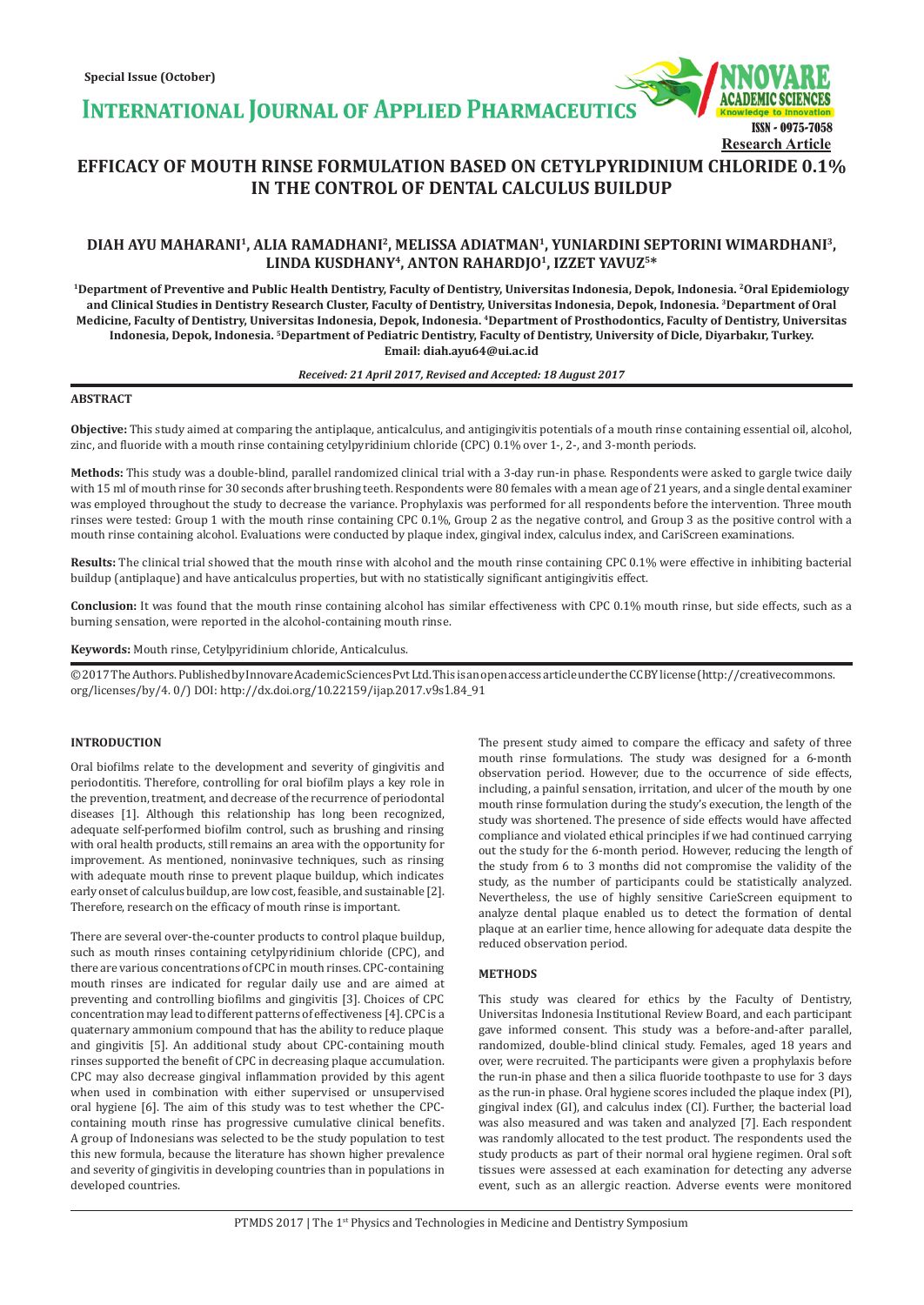with the ethical standards throughout the study. Any concomitant medication, including food supplements and prophylactic treatments, were recorded. A single examiner performed the examinations to minimize potential biases. An intrarater examiner analyzed 10% of samples to optimize the reliability of examinations.

At baseline and after 1, 2, and 3 months of using the mouth rinse, the participants underwent an oral examination. Following randomization, the participants received prophylaxis and began brushing two times daily with fluoride toothpaste, which was provided by the researchers. This procedure was followed by rinsing twice daily with 15 ml of the assigned mouth rinse for 30 seconds. Purposive sampling was employed, concordant with the stated inclusion and exclusion criteria. Participants were monitored for compliance by keeping a good contact with them by regular texting. Mouth rinses were bottled for a weekly proportion, so participants needed to refill with the new mouth rinse bottles when meeting the research administrator. Motivational interviews were conducted during meetings, and potential adverse events were well monitored. Remunerations were conducted periodically.

The inclusion criteria were females, aged 18-30 years, willing to participate, and who sign the informed consent. Moreover, the participants should be able to comply with the study procedures, no medical conditions that prevent a person from brushing their teeth, a minimum of 20 natural healthy teeth with no indication of extraction, a Turesky modification of the Quigley and Hein Index more than 1.5, a Loe and Silness index of more than 1, Class 3 calculus in lower anterior lingual teeth, and being nonsmokers [8]. Exclusion criteria were the occurrence of an adverse event, withdrawal, and sickness that could bias the results. Moreover, the participants were excluded from the study if they do not comply with procedures of the study that could bias the research results, such as using xylitol gum, casein phosphopeptide–amorphous calcium phosphate, gargling solution, and other medications.

Participants were monitored for the primary outcomes of the GI and PI at baseline and after 1, 2, and 3 months. Participants were randomly assigned to mouth rinse groups to do unsupervised rinsing twice daily with the CPC or positive or negative control rinse parallel with normal brushing. The coding of the mouth rinses was as follows: 1 = mouth rinse containing CPC 0.1%;  $2 =$  negative control; and  $3 =$  positive control, a mouth rinse containing zinc chloride, alcohol, and essential oil. Participants were allowed to discontinue the clinical study at any time. Participants participated in this study of their own free will, full consciousness, and without any coercion. In addition, the principal investigator had the right to withdraw participants for any reason that was stated in the exclusion criteria and also for other reasons that were in the best interests of the respondent. Clinical assessment of the mouth rinse's efficacy was assessed before and after 1, 2, and 3 months of mouth rinse usage using a CariScreen meter and intraoral health indexes.

#### **The CariScreen measurement**

Swab samples were taken of the plaque from the participants' teeth, which when combined with special bioluminescence reagents within the swab, created a reaction that then was measured with the CariScreen meter. The CariScreen meter gave a score between 0 and 9999. A score under 1500 is considered relatively healthy, while above that shows a relatively high bacterial load. A previous study using oral clinical specimens from pediatric patients demonstrated that adenosine triphosphate (ATP)-driven bioluminescence can be used in direct determination of bacterial numbers and can serve as a general assessment indicator for oral hygiene [9]. ATP-driven bioluminescence may potentially serve as a component of tartar-buildup risk assessment. The CariScreen measurement was based on subject analysis.

#### **The PI measurement**

The PI score was analyzed using the disclosing solution from GC Corp, Tokyo, Japan. The description of the PI was as follows: 0 = no plaque,

 $1 = dot$  plaque on gingival margin,  $2 =$  line plaque reaching 1 mm from gingival margin,  $3 =$  plaque more than 1 mm to  $1/3^{rd}$  of the tooth's surface,  $4 =$  plaque from  $1/3^{rd} - 2/3^{rd}$  of the tooth's surface, and  $5 =$  plaque more than  $2/3<sup>rd</sup>$  of the tooth's surface. The disclosing gel was applied with a micro brush to all participants' teeth, and afterward, they were asked to gargle with water to see the 3-dimensional examinations of GC Tri Plaque ID Gel, a dental plaque-disclosing gel, of every tooth surface. The measurement results could be representative of the surface- and subject-level analyses. Surface-level analyses were conducted by a categorical yes-or-no plaque appearance on each surface. Subject-level analyses were calculated by summing the total number of the PI scores for each tooth divided by the number of teeth examined multiplied by 100%.

### **The CI measurement**

The measurement results could be representative of the surface- and subject-level analyses. Surface-level analyses were conducted by a categorical yes-or-no calculus appearance on each tooth's surface. Subject-level analyses were calculated by summing the total number of CI for each tooth divided by the number of teeth examined multiplied by 100%. The criteria for classifying calculus were as follows:  $0 = no$ calculus present, 1 = supragingival calculus covering not more than  $1/3^{rd}$  of the exposed tooth surface,  $2 =$  supragingival calculus covering more than  $1/3^{rd}$  but not more than  $2/3^{rd}$  of the exposed tooth surface or the presence of individual flecks of subgingival calculus around the cervical portion of the tooth or both, and 3 = supragingival calculus covering more than  $2/3^{rd}$  of the exposed tooth surface or a continuous heavy band of subgingival calculus around the cervical portion of the tooth or both.

#### **The GI measurement**

Clinical appearance (color, texture, shape, size, and absence of ulceration) of all gingival surfaces was observed. Probing was performed on all the four surfaces of the gingival sulcus. Occurrence of bleeding after 10 seconds was observed and noted. The index was scored according to the Loe and Silness GI to describe the location and gingival inflammation clinical severity. The scores were described as follows:  $0 =$  normal;  $1 =$  mild inflammation with slight color change, mild swelling, and slight texture change; 2 = moderate inflammation with redness, hypertrophy, swelling, shiny color, and presence of bleeding if pressured or stimulated with probe; and 3 = severe inflammation with clear redness, hypertrophy, swelling, ulceration, and presence of spontaneous bleeding. All distal, mesial, lingual, and buccal surfaces of the teeth were examined. The GI for a particular tooth is the result of the average of the four tooth surface measurements. The GI for a particular tooth type (molars, premolars, incisive) is the average of the measurements of the same tooth type on both jaws. The GI for each individual is the average score of all the teeth examined.

Bleeding may occur on probing and refers to a hemorrhage caused by a soft touch to the gingival soft tissue on the gingival sulcus using a device called a probe. Capillary dilation and increased blood flow happen in inflamed tissues. Erythema appears in early gingivitis lesions due to capillary proliferation and decline in collagen production caused by changes in cytotoxic fibroblasts. At this stage, bleeding on probing could be detected. Probing on the four surfaces of the dental gingival sulcus was performed. The Sensor Probe Type C pocket probe by Pro-Dentec was used. Probing pressure was assured not to be too high or too low with the help of the pocket probe's sensor, with the amount of pressure at 2.5 cm/g. When the given pressure was too high, the head of the probe would curve, whereas when the given pressure was too low, there would be noticeable gaps on the head of the probe.

#### **RESULTS**

Side effects occurred, and respondents complained of the strong flavor of the mouth rinse containing alcohol. The data were analyzed for a normal distribution using Shapiro–Wilk or Kolmogorov–Smirnov test for normality using the computer software SPSS Statistics version 20.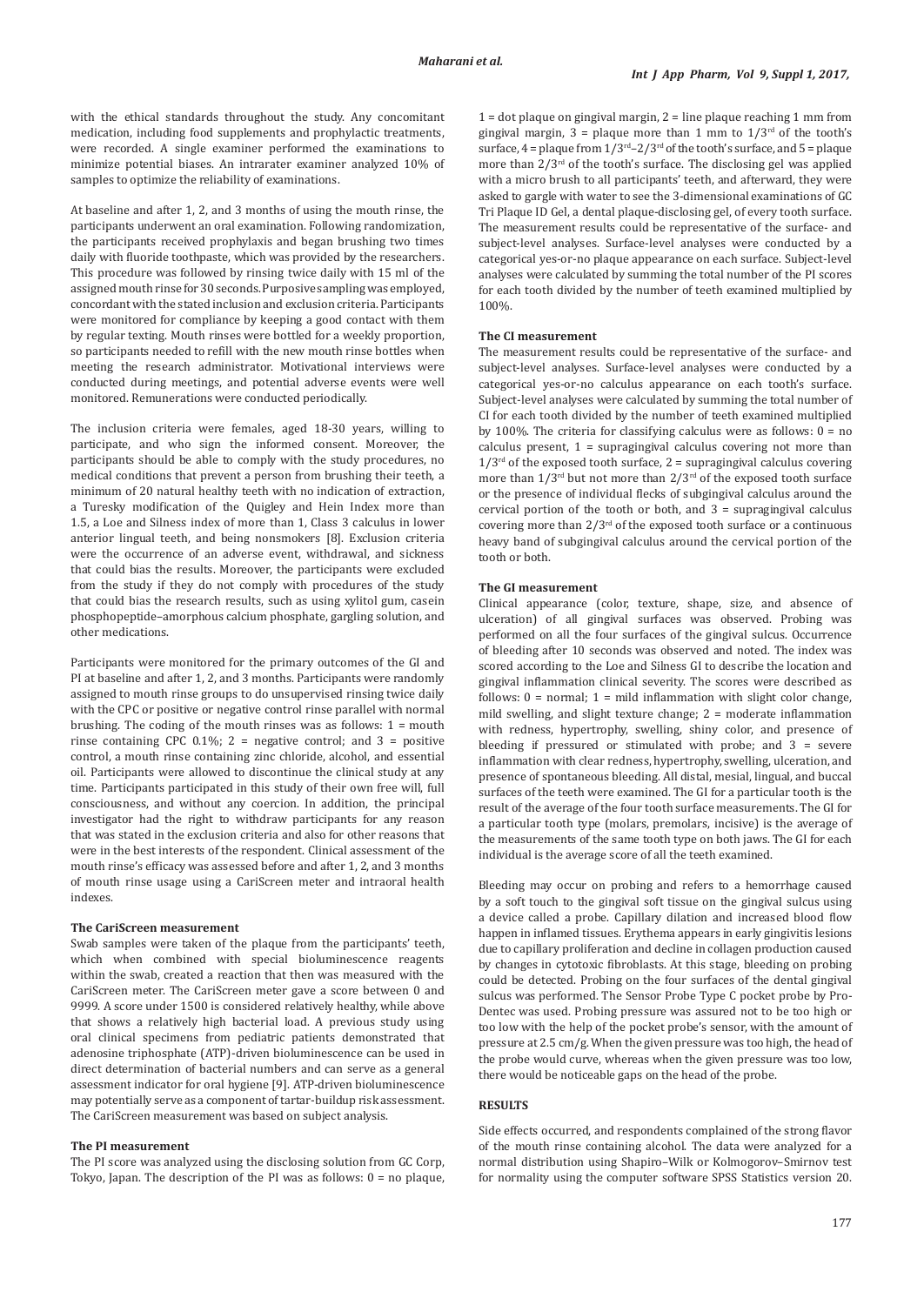**Table 1: Mean of the CariScreen measurement result and the p values**

| <b>Mouth rinse</b>             | <b>Before</b> | After 1 month | After 2 months | After 3 months | p-values (Friedman) |
|--------------------------------|---------------|---------------|----------------|----------------|---------------------|
|                                | 3,451         | 4,036         | 3,108          | 6,560          | 0.384               |
| 2                              | 5.888         | 5,345         | 6,801          | 7,711          | 0.302               |
| 3                              | 6.384         | 4.292         | 4,213          | 2,541          | $0.001*$            |
| p-values (Kruskal–Wallis test) | 0.229         | 0.480         | $0.021*$       | $0.000*$       | 0.229               |
| $*_{p<0.05}$                   |               |               |                |                |                     |

Parametric or nonparametric tests were used as appropriate. All the statistical tests were two tailed, and significance level was set at 0.05. This means that any p-value <0.05 showed a statistically significant difference. The coding was  $1 =$  mouth rinse containing CPC 0.1%, 2 = negative control, and 3 = positive control mouth rinse with alcohol.

#### **The CariScreen results**

Research results summarized in Table 1 show the mean of CariScreen measurement results before and after 1, 2, and 3 months of mouth rinse usage. CariScreen gives a score between 0 and 9999. The higher the score is, the higher is the bacterial load. Mouth rinse 3 was further analyzed with *post hoc* Wilcoxon test. Comparison between, before, and after the 2-month results showed a statistical significance of 0.032. Comparison between, before, and after the 3-month results showed a statistical significance of 0.007. Mouth rinse 3 showed the highest reduction in bacterial load, followed by mouth rinse 1, then 2. This means that mouth rinse 3 has a good capability to inhibit bacterial growth *in vivo*, followed by mouth rinses 1 and 2 (Tables 1 and 2).

In addition, CariScreen results were statistically analyzed. The analysis was conducted with person as the primary sample unit and with the CariScreen results after 2 months' use of the mouth rinse. Table 3 summarizes the comparison between the three mouth rinses. Then, the analyses were decomposed to the CPC- and alcohol-containing mouth rinses (Table 4). Tables 3 and 4 summarize the summary of the CariScreen analysis. It can be concluded that mouth rinses 1 and 3 both have antibacterial effects, which fight bacteria, but the CPC-containing mouth rinse was more likely to be more effective than the alcoholcontaining mouth rinse.

#### **The PI results**

Further results were regarding the PI. Tables 5 and 6 show the description of the PI. Mouth rinse 3 showed the lowest growth of plaque, followed by mouth rinse 1, then 2. This means that mouth rinse 3 has a good capability to control for plaque *in vivo*.

#### **The CI results**

Table 7 summarizes the surface-level analyses regarding the calculus buildup comparing the three mouth rinses. The analyses were in categorical values. After 1 month of mouth rinse use, there were no significant differences between all groups, but after the 2<sup>nd</sup> and  $3<sup>rd</sup>$  months, there were statistically significant differences between the mouth rinses' effectiveness. The negative control (mouth rinse 2) showed a low capability to inhibit calculus buildup. On the other hand, the tested mouth rinse (No. 1) showed better calculus-inhibiting capability, better than mouth rinse 3 (Table 8).

#### **The GI results**

Further results were regarding the GI. Table 9 shows the description of the GI. The research results showed the mean of the GI measurement results before and after mouth rinse usage. The GI showed no difference in any groups. This might be caused by the short period of the use of the mouth rinse, which might not affect the gingiva or the periodontal tissue. The bacterial growth might not be enough to evoke inflammation. The results in Table 10 were presented in two statistical aspects: (1) Using the GI in a numerical analysis with the person as a primary sample unit and (2) using the bleeding measurement in a categorical analysis with the tooth surface as a primary sample unit.

**Table 2:** *Post hoc* **analysis (p‑value) of the CariScreen results of Table 1 by Mann–Whitney test**

|            | Mouth rinse p-values after 2 months p-values after 3 months |          |
|------------|-------------------------------------------------------------|----------|
| 1 versus 2 | $0.017*$                                                    | 0.660    |
| 1 versus 3 | 0.635                                                       | $0.030*$ |
| 2 versus 3 | $0.018*$                                                    | $0.000*$ |
|            |                                                             |          |

\*p-value<0.05

**Table 3: Comparison between mouth rinses according to increasing or decreasing bacterial load**

| Mouth<br>rinse | <b>Before</b> <after (increasing<br="">bacterial load)</after> | <b>Before&gt;after (decreasing</b><br>bacterial load) |
|----------------|----------------------------------------------------------------|-------------------------------------------------------|
|                |                                                                | 16                                                    |
|                | 15                                                             |                                                       |
|                | 10                                                             | 14                                                    |

**Table 4: Comparison between mouth rinses according to percentage of increasing or decreasing bacterial load**

| Mouth<br>rinse | <b>Before<after (increasing<="" b=""><br/>bacterial load)</after></b> | <b>Before&gt;after</b> (decreasing<br>bacterial load) |
|----------------|-----------------------------------------------------------------------|-------------------------------------------------------|
|                | 8(45%)                                                                | 16(53%)                                               |
|                | 10(55%)                                                               | 14 (46%)                                              |
| Total          | 18 (100%)                                                             | 30 (100%)                                             |

**Table 5: Number of tooth surfaces (n=3777) with plaque measurement results with categorical statistical approach, which were yes‑or‑no plaque presence (surface‑level analysis)**

| Mouth<br>rinse | After 1 month | After 2 months | After 3 months |
|----------------|---------------|----------------|----------------|
| 1              | 382           | 382            | 385            |
| 2              | 512           | 453            | 478            |
| 3              | 381           | 343            | 359            |
| p-values       | $0.001*$      | $0.001*$       | $0.001*$       |
| (Pearson's     |               |                |                |
| Chi-square     |               |                |                |
| test)          |               |                |                |

 $*$ p-value< $0.05$ 

**Table 6:** *Post hoc* **analysis of Table 5 in P values from the continuity correction results**

| <b>Mouth rinse</b>  | After 1 month | After 2 months | After 3 months |
|---------------------|---------------|----------------|----------------|
| 1 versus 2          | $0.000*$      | $0.012*$       | $0.001*$       |
| 1 versus 3          | 0.178         | $0.003*$       | $0.016*$       |
| 2 versus 3          | $0.000*$      | $0.000*$       | $0.000*$       |
| $*$ p-value< $0.05$ |               |                |                |

## **DISCUSSION**

Calculus formation is the result of petrification of dental plaque biofilm, with mineral ions provided by bathing saliva or crevicular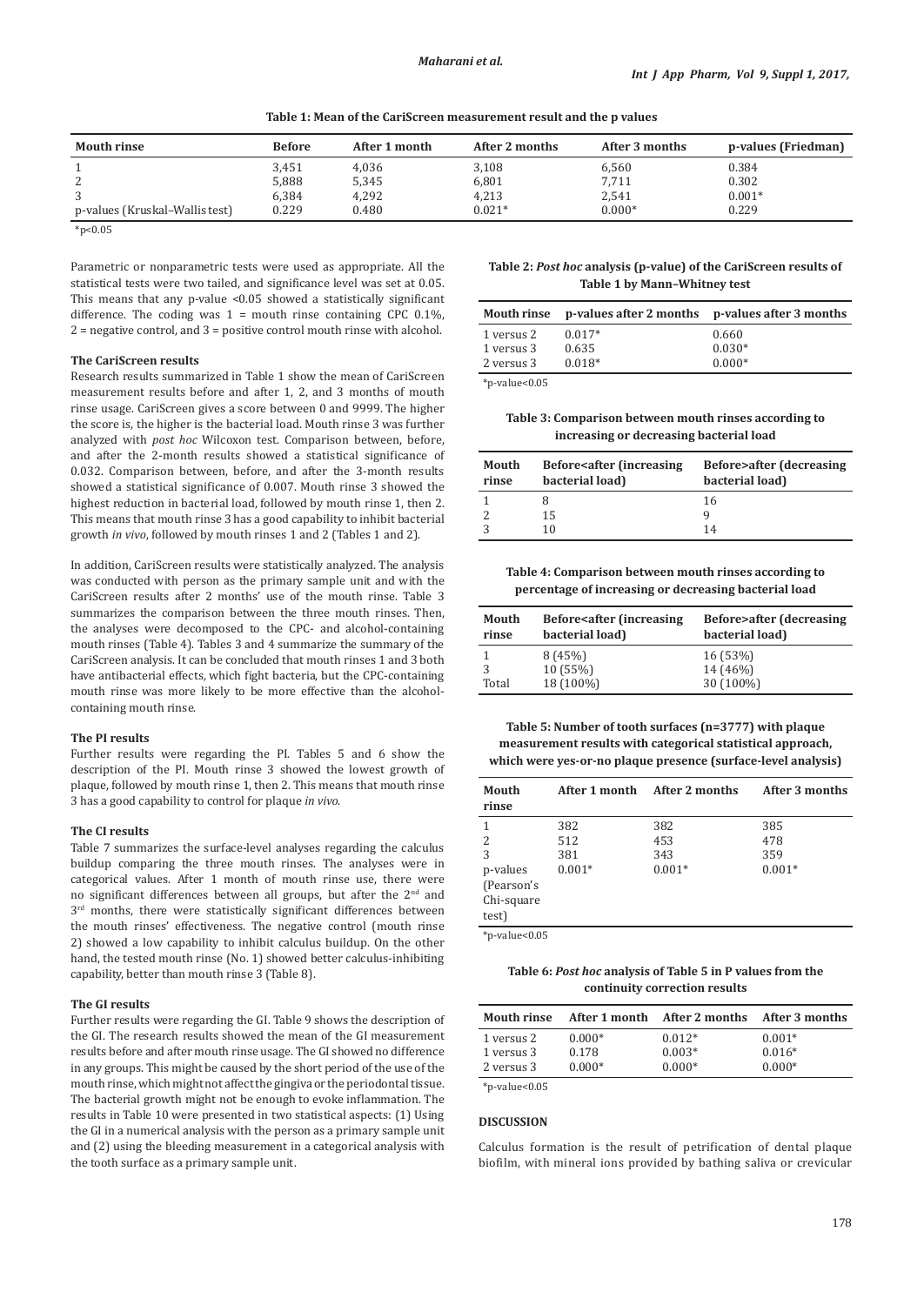## **Table 7: Number of tooth surfaces (n=3291) with calculus measurement results, with categorical statistical approach, which were yes‑or‑no calculus buildup (surface‑level analysis)**

| <b>Mouth rinse</b>                                                                                              | After 1 month | After 2 months | After 3 months |
|-----------------------------------------------------------------------------------------------------------------|---------------|----------------|----------------|
|                                                                                                                 | 26            | 50             | 83             |
| 2                                                                                                               | 36            | 81             | 116            |
| 3                                                                                                               | 28            | 60             | 86             |
| p-values                                                                                                        | 0.341         | $0.011*$       | $0.014*$       |
| (Pearson's                                                                                                      |               |                |                |
| Chi-square test)                                                                                                |               |                |                |
| the contract of the contract of the contract of the contract of the contract of the contract of the contract of |               |                |                |

 $*$ p-value< $0.05$ 

#### **Table 8:** *Post hoc* **analysis of Table 7 in p values from the continuity correction**

| <b>Mouth rinse</b> | After 2 months | After 3 months |
|--------------------|----------------|----------------|
| 1 versus 2         | $0.005*$       | $0.012*$       |
| 1 versus 3         | 0.371          | 0.858          |
| 2 versus 3         | 0.066          | $0.024*$       |

\*p-value<0.05

|  |  | Table 9: Gingival measurement results |
|--|--|---------------------------------------|
|--|--|---------------------------------------|

| Mouth<br>rinse | <b>Before</b>               | After 1 month               | After 2 months              | After 3 months        | p-values<br>(RM-ANOVA) |
|----------------|-----------------------------|-----------------------------|-----------------------------|-----------------------|------------------------|
|                |                             | 0.04                        | 0.17                        | 0.31                  | 0.000                  |
|                |                             | 0.08                        | 0.17                        | 0.33                  | 0.000                  |
|                |                             | 0.17                        | 0.17                        | 0.31                  | 0.000                  |
| p-values       | 0.132 (Kruskal–Wallis test) | 0.437 (Kruskal–Wallis test) | 0.469 (Kruskal-Wallis test) | $0.934$ (1-way ANOVA) |                        |

fluids [10]. Supragingival calculus formation can be controlled by chemical mineralization inhibitors, applied in toothpastes or mouth rinses [11]. These formulas act to delay plaque calcification, keeping deposits in an amorphous nonhardened state to facilitate removal with regular hygiene [12]. Clinical efficacy for these agents typically has been assessed as the reduction in tartar area coverage on the teeth between dental cleanings [13]. Research shows that topically applied mineralization inhibitors also can influence adhesion and hardness of calculus deposits on the tooth surface, facilitating removal [14,15].

Rapid ATP-driven bioluminescence assays have long been used in the quantitative determination of bacterial numbers and, most recently, in dental plaque assessment studies. Biofilm cell survival can be measured using the ATP-driven bioluminescence [10]. Using the luciferin substrate and luciferase enzyme, bacterial ATP can be quantified by measuring the release of visible light. CariScreen enables measuring intra-oral bacterial load by employing ATP-driven bioluminescence to identify oral bacterial load. CariScreen testing swabs were used in conjunction with the CariScreen testing meter for a painless and simple 1-minute chairside bacterial test to assess biofilm cell survival on patients, particularly in measuring the ATP-driven bioluminescence. The CariScreen testing meter was proven to be effective and accurate in detecting the level of the bacterial load *in vivo* [10].

Previous studies have described the antiplaque activity of some antimicrobial agents, such as chlorhexidine, CPC, and n-tetradecylamine. The results suggested that the antiplaque effect does not necessarily depend on high bactericidal activity [16]. Some of the authors concluded that a lower concentration of chlorhexidine and CPC in the mouth rinse demonstrated efficacy in reducing plaque and gingivitis levels, as well as decreasing the microbial load in saliva and oral gingival sulcus [6]. This study is valuable to help reduce the incidence of gingivitis and periodontitis among the Indonesian population. Currently, scant oral health studies analyze the efficacy of over-the-counter mouth rinse in Indonesia. This study showed that the tested mouth rinse containing CPC has a higher efficacy in preventing dental calculus than the control mouth rinse.

Findings from this research demonstrate that, when tested, the experimental CPC rinse had comparable anticalculus, antiplaque, and antigingivitis activities to the alcohol-containing rinse. Results were consistent with a previous research showing that a CPC rinse provides a comparable benefit to an alcohol-containing mouth rinse when used as an adjunct to tooth brushing [4]. Therapeutic rinses have become a common adjunct to oral hygiene regimens. The selection of an oral rinse is influenced by many factors, including product formulation and patient preference for esthetics. The majority of therapeutic rinses contain alcohol, which may not be desired for certain patient populations, including children, patients of certain religious faiths, patients with xerostomia, recovering alcoholics, and others [14]. High levels of alcohol also can produce a burning sensation during use and is a product attribute that may be unpleasant for some patients. This occurred in this study. Right after the use of mouth rinse 3, 10 patients reported a burning sensation during use and 1 reported the occurrence of an ulcer on the 1st day of use. Oral health treatment has shifted from treating the existing disease to preventing future disease. The CPC-containing mouth rinse, designed for the broad population, may be particularly appealing to those patient groups seeking an anticalculus, antiplaque, and antigingivitis rinse without alcohol or the burn of alcohol [14].

### **CONCLUSION**

This study showed that the mouth rinse containing CPC 0.1% had a similar effectiveness compared to the alcohol-containing mouth rinse in inhibiting bacterial buildup and has anticalculus properties. Nonetheless, complaints of side effects in the alcohol-containing mouth rinse were reported.

#### **REFERENCES**

- 1. Darby I. Non-surgical management of periodontal disease. Aust Dent J 2009;54 Suppl 1:S86-95.
- 2. Bowen DM. Lasers and nonsurgical periodontal therapy. J Dent Hyg 2015;89(4):206-9.
- 3. Cortelli SC, Cortelli JR, Shang H, Costa R, Charles CA. Gingival health benefits of essential-oil and cetylpyridinium chloride mouthrinses: A 6-month randomized clinical study. Am J Dent 2014;27(3)119-26.